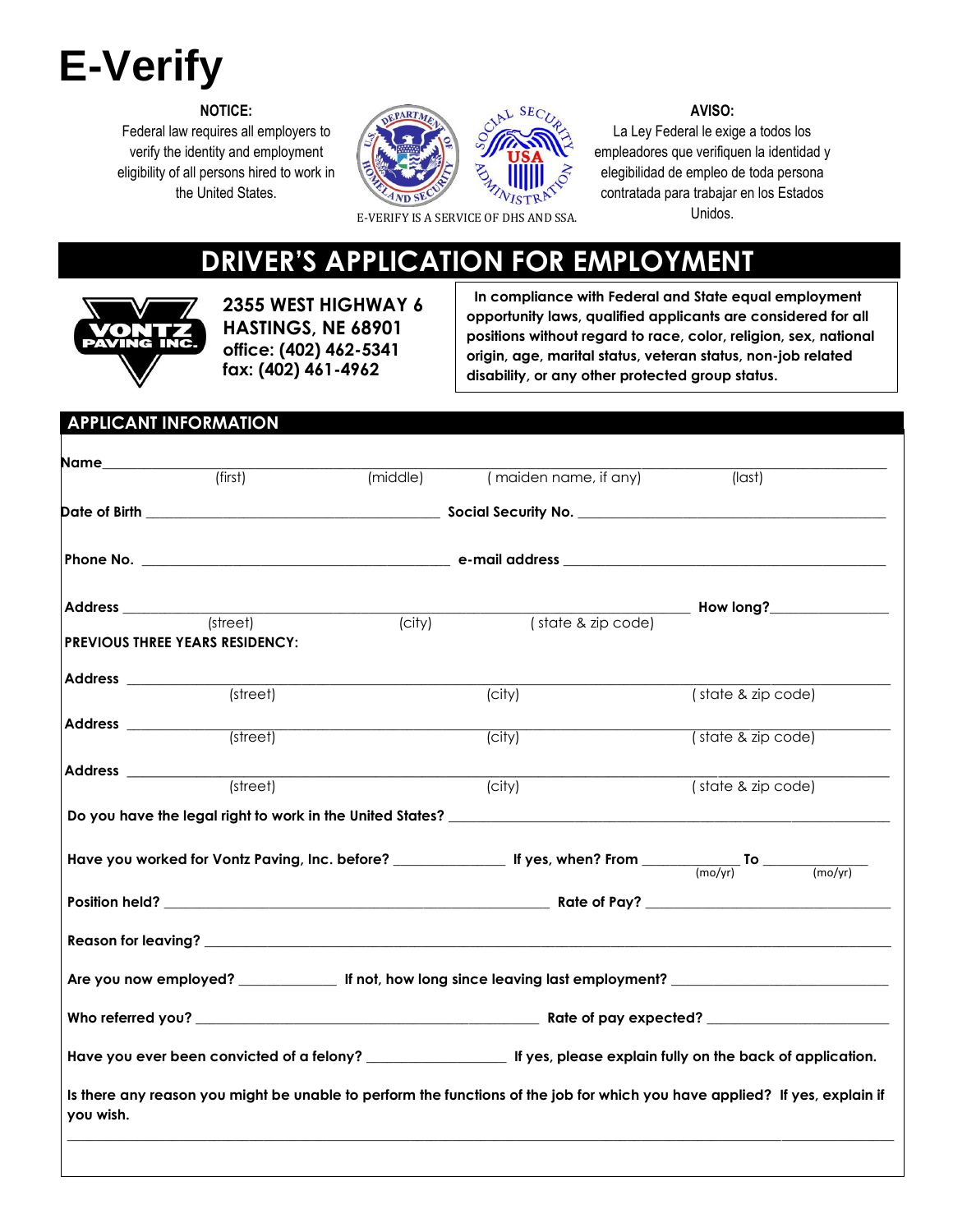#### **PREVIOUS EMPLOYMENT**

All driver applicants to drive in interstate commerce must provide the following information on all employers during the preceding 3 years. Please, list the complete mailing address, street number, city, state, and zip code.

Applicants to drive a commercial motor vehicle in intrastate or interstate commerce shall also provide an additional 7 years' information on those employers for whom the applicant operated such vehicle.

#### (**NOTE:** List employers in reverse order starting with the **most recent**. Add another sheet as necessary.)

| <b>EMPLOYER</b>                                                                             |              |                                                                                                                                                                                 | <b>DATES</b><br>month     | year |  |
|---------------------------------------------------------------------------------------------|--------------|---------------------------------------------------------------------------------------------------------------------------------------------------------------------------------|---------------------------|------|--|
| <b>NAME</b>                                                                                 |              |                                                                                                                                                                                 | <b>FROM</b>               |      |  |
|                                                                                             |              |                                                                                                                                                                                 | TΟ                        |      |  |
| <b>ADDRESS</b>                                                                              |              |                                                                                                                                                                                 | <b>POSITION HELD</b>      |      |  |
| <b>CITY</b>                                                                                 | <b>STATE</b> | <b>ZIP</b>                                                                                                                                                                      | <b>SALARY/WAGE</b>        |      |  |
| <b>CONTACT PERSON</b><br><b>PHONE NO.</b>                                                   |              |                                                                                                                                                                                 | <b>REASON FOR LEAVING</b> |      |  |
| WERE YOU SUBJECT TO THE FMCSRs WHILE EMPLOYED?                                              |              | $\Box$ YES $\Box$ NO                                                                                                                                                            |                           |      |  |
|                                                                                             |              | WAS YOUR JOB DESIGNATED AS A SAFETY-SENSITIVE FUNCTION IN ANY DOT-REGULATED<br>$\Box$ YES $\Box$ NO<br>MODE SUBJECT TO DRUG AND ALCOHOL TESTING REQUIREMENTS OF 49 CFR PART 40? |                           |      |  |
| <b>EMPLOYER</b>                                                                             |              |                                                                                                                                                                                 | <b>DATES</b><br>month     | year |  |
| <b>NAME</b>                                                                                 |              |                                                                                                                                                                                 | <b>FROM</b>               |      |  |
|                                                                                             |              |                                                                                                                                                                                 | TO                        |      |  |
| <b>ADDRESS</b>                                                                              |              |                                                                                                                                                                                 | <b>POSITION HELD</b>      |      |  |
| <b>CITY</b>                                                                                 | <b>STATE</b> | <b>ZIP</b>                                                                                                                                                                      | <b>SALARY/WAGE</b>        |      |  |
| <b>CONTACT PERSON</b>                                                                       |              | PHONE NO.                                                                                                                                                                       | <b>REASON FOR LEAVING</b> |      |  |
| WERE YOU SUBJECT TO THE FMCSRs WHILE EMPLOYED? $\Box$ YES $\Box$ NO                         |              |                                                                                                                                                                                 |                           |      |  |
|                                                                                             |              | WAS YOUR JOB DESIGNATED AS A SAFETY-SENSITIVE FUNCTION IN ANY DOT-REGULATED                                                                                                     |                           |      |  |
| MODE SUBJECT TO DRUG AND ALCOHOL TESTING REQUIREMENTS OF 49 CFR PART 40?<br><b>EMPLOYER</b> |              | $\Box$ YES $\Box$ NO                                                                                                                                                            | <b>DATES</b><br>month     |      |  |
| <b>NAME</b>                                                                                 |              |                                                                                                                                                                                 |                           | year |  |
|                                                                                             |              |                                                                                                                                                                                 | <b>FROM</b><br><b>TO</b>  |      |  |
| <b>ADDRESS</b>                                                                              |              |                                                                                                                                                                                 | <b>POSITION HELD</b>      |      |  |
| <b>CITY</b>                                                                                 | <b>STATE</b> | <b>ZIP</b>                                                                                                                                                                      | SALARY/WAGE               |      |  |
| <b>CONTACT PERSON</b>                                                                       |              | <b>PHONE NO.</b>                                                                                                                                                                | <b>REASON FOR LEAVING</b> |      |  |
| WERE YOU SUBJECT TO THE FMCSRs WHILE EMPLOYED?                                              |              | $\Box$ Yes $\Box$ No                                                                                                                                                            |                           |      |  |
|                                                                                             |              | WAS YOUR JOB DESIGNATED AS A SAFETY-SENSITIVE FUNCTION IN ANY DOT-REGULATED<br>$\Box$ YES $\Box$ NO<br>MODE SUBJECT TO DRUG AND ALCOHOL TESTING REQUIREMENTS OF 49 CFR PART 40? |                           |      |  |
| <b>EMPLOYER</b>                                                                             |              |                                                                                                                                                                                 | <b>DATES</b><br>month     | year |  |
| <b>NAME</b>                                                                                 |              |                                                                                                                                                                                 | <b>FROM</b>               |      |  |
|                                                                                             |              |                                                                                                                                                                                 | TO                        |      |  |
| <b>ADDRESS</b>                                                                              |              |                                                                                                                                                                                 | <b>POSITION HELD</b>      |      |  |
| <b>CITY</b>                                                                                 | <b>STATE</b> | <b>ZIP</b>                                                                                                                                                                      | SALARY/WAGE               |      |  |
| <b>CONTACT PERSON</b>                                                                       |              | <b>PHONE NO.</b>                                                                                                                                                                | <b>REASON FOR LEAVING</b> |      |  |
| WERE YOU SUBJECT TO THE FMCSRs WHILE EMPLOYED?                                              |              | $\Box$ Yes $\Box$ No                                                                                                                                                            |                           |      |  |
| MODE SUBJECT TO DRUG AND ALCOHOL TESTING REQUIREMENTS OF 49 CFR PART 40?                    |              | WAS YOUR JOB DESIGNATED AS A SAFETY-SENSITIVE FUNCTION IN ANY DOT-REGULATED<br>$\Box$ Yes $\Box$ No                                                                             |                           |      |  |
| <b>EMPLOYER</b>                                                                             |              |                                                                                                                                                                                 | <b>DATES</b><br>month     | vear |  |
| <b>NAME</b>                                                                                 |              |                                                                                                                                                                                 | <b>FROM</b>               |      |  |
|                                                                                             |              |                                                                                                                                                                                 | TO                        |      |  |
| <b>ADDRESS</b>                                                                              |              |                                                                                                                                                                                 | <b>POSITION HELD</b>      |      |  |
| <b>CITY</b>                                                                                 | <b>STATE</b> | <b>ZIP</b>                                                                                                                                                                      | <b>SALARY/WAGE</b>        |      |  |
| <b>CONTACT PERSON</b><br>PHONE NO.                                                          |              |                                                                                                                                                                                 | <b>REASON FOR LEAVING</b> |      |  |
| WERE YOU SUBJECT TO THE FMCSRs WHILE EMPLOYED?                                              |              | $\Box$ YES $\Box$ NO                                                                                                                                                            |                           |      |  |
| MODE SUBJECT TO DRUG AND ALCOHOL TESTING REQUIREMENTS OF 49 CFR PART 40?                    |              | WAS YOUR JOB DESIGNATED AS A SAFETY-SENSITIVE FUNCTION IN ANY DOT-REGULATED<br>$\Box$ YES $\Box$ NO                                                                             |                           |      |  |